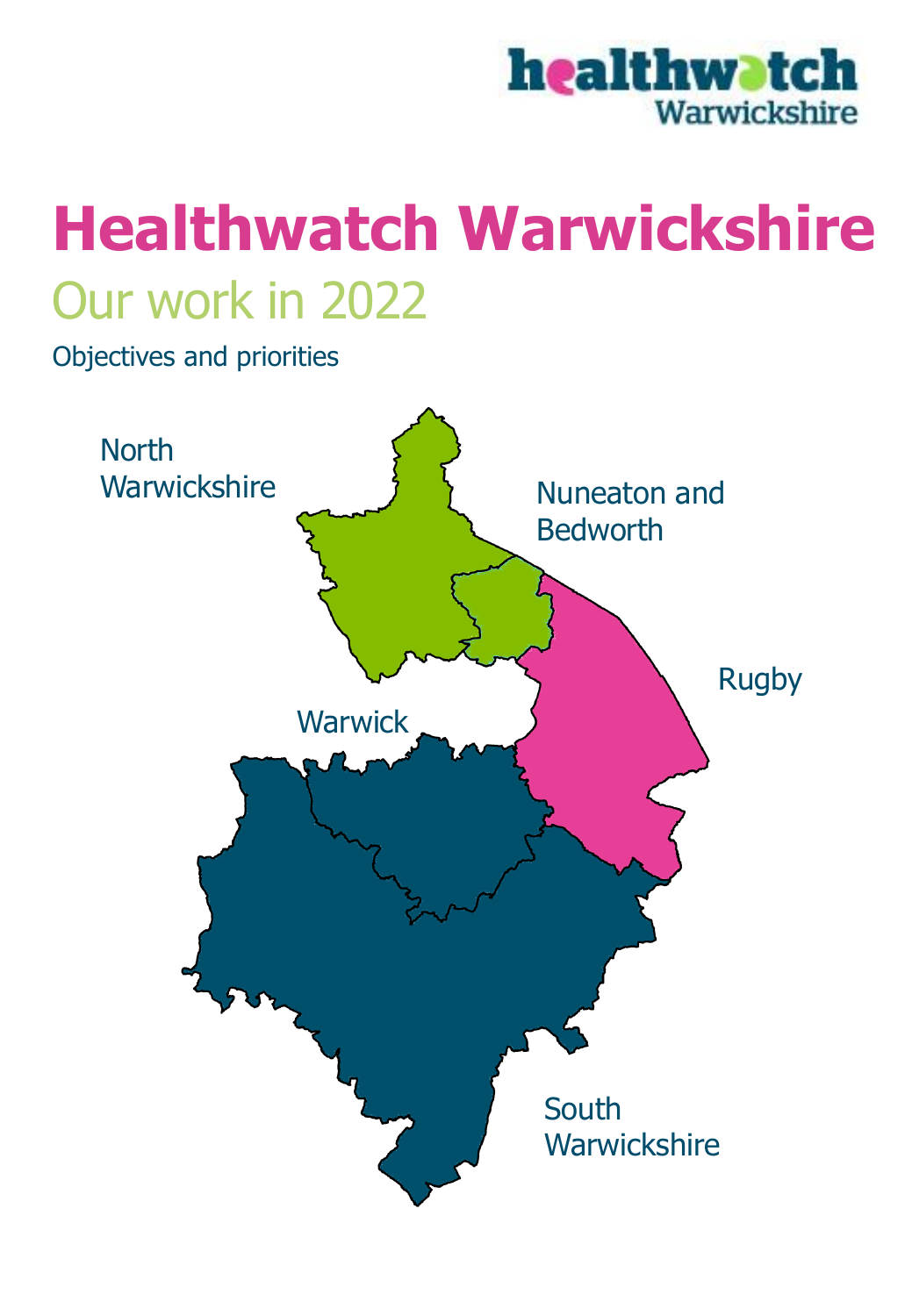## **About us**

**Healthwatch Warwickshire is your local independent service for everyone who uses publicly funded health and care services. From Shipston-on-Stour to Polesworth and everywhere in between, we make sure NHS leaders and other decision makers hear your voice and use your feedback to improve care.** 

#### **How we work**

If you use GPs, hospitals, dentists, pharmacies, care homes or other support services in your area, we want to hear about your experiences. We can also help you to find reliable and trustworthy information and advice through our signposting service.

Healthwatch Warwickshire is part of a network of over 150 local Healthwatch across England. Last year, the network helped nearly 1 million people have their say and get the support that they needed. We are here to listen to issues that really matter to people in Warwickshire about their experiences of health and care. We are independent and impartial, anything you share with us will remain entirely confidential.

It's really important that you share your experiences – whether good or bad, happy or sad. If you've had a negative experience, it's easy to think there's no point in complaining, and that 'nothing ever changes'. Or, if you've had a great experience, that you 'wish you could say thank you'. Remember, your feedback is helping to improve people's lives. So, if you need advice, or you're ready to tell your story – we're here to listen.

### **Our approach**

- Listening to people and making sure their voices are heard
- Including everyone in the conversation especially those who don't always have their voice heard
- Analysing different people's experiences to learn how to improve care
- Acting on feedback and driving change
- Partnering with other local health and care services, local support services and providers, and the voluntary and community sector to make care better whilst retaining our independence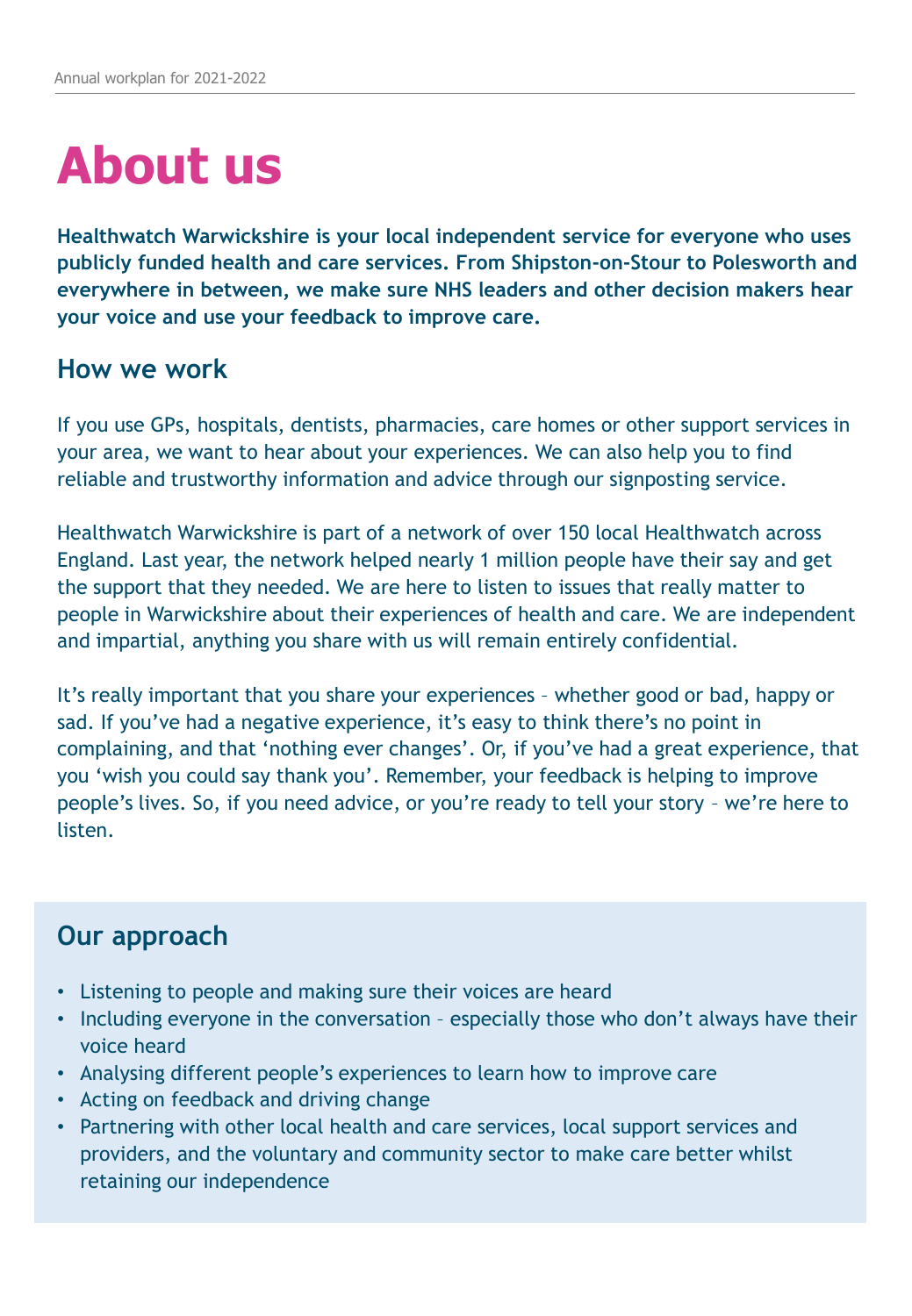## **Our objectives**

- 1) To find out the experiences of people needing or using health and social care services.
- 2) To seek the views of those who are not always heard and reduce the barriers that they face in accessing health and care services.
- 3) To act on what we hear to improve local health and care policy and services.
- 4) To ensure that the resources that we receive are used for the greatest impact.

## **Introduction**

Over the next year, we will work harder than ever to amplify the voice of those who are not being heard and make sure people's views and experiences lead to solutions that improve care for everyone.

Last year, we heard from 2,711 people who shared their experiences of health and care. Alongside our engagement and outreach work we used this information to recommend cases for change, and highlight where things were working well to the NHS and local providers of services.

Since publishing our [annual report,](https://www.healthwatchwarwickshire.co.uk/report/2021-06-30/our-2020-2021-annual-report) we have undertaken an extensive piece of work asking unpaid carers about their vital role in our communities and what support they receive as a carer for their own health and wellbeing. This attracted over 230 responses and the findings have been used in the review of carers strategy and dementia strategy by Warwickshire County Council. We have also gathered the views of over 500 people in the south of the county about community beds in both Stratford-Upon-Avon and Shipston-On-Stour. These figures illustrate our strong links with communities and that people value our role as an independent advocate.

We want to build on the work we have undertaken and the links that we have within communities in the coming year. Unequal access to health and care can have many contributing factors; where people live, their income, ethnicity, and the health conditions they have. This means that we will have to work harder to understand how best to involve different sections of the community in our work and share our knowledge with other organisations so they can learn from our approach. In addressing health inequalities in our work we believe that access and outcomes for everyone will be improved.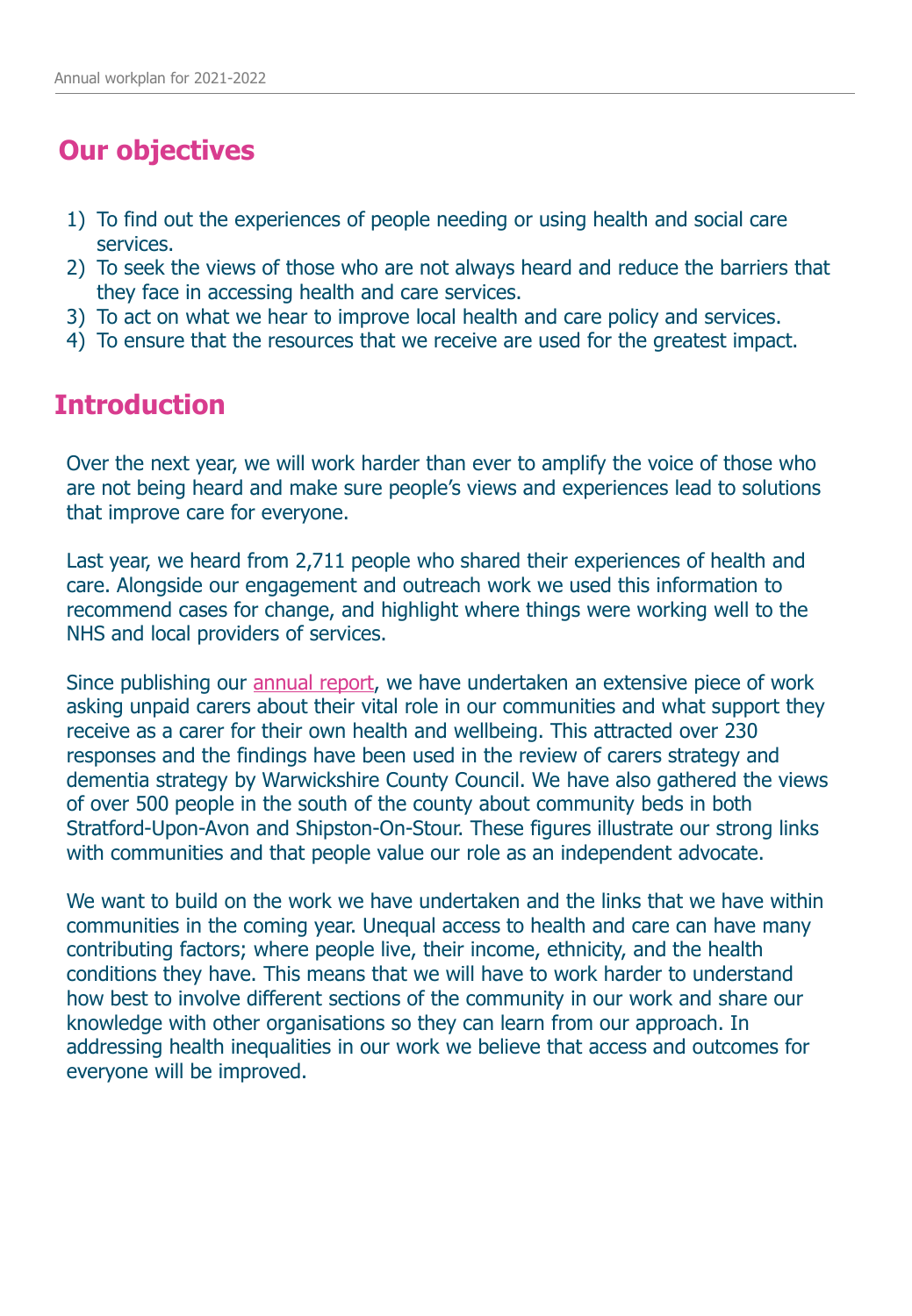## **Objective 1: To find out the experiences of people needing or using health and care services**

- Continue to provide a high-quality information and signposting service about health and care to the public.
- Ensure that the ways in which we receive feedback are accessible to all members of the public.
- Continue to go out into our local communities to listen to and involve people in our work.
- Strengthen our relationships with other local groups and communities to ensure that our work is representative of the people needing or accessing health and care in Warwickshire.

#### **Signs of success**

- People who access our information and signposting service find it useful.
- We have explored and understood the challenges that the public might face in accessing our service and implemented actions to ensure fairer access.
- High-quality feedback from a cross-section of local people.

## **Objective 2: To seek the views of those who are not always heard and reduce the barriers that they face in accessing health and care services**

- Identify the barriers that result in certain groups going unheard and how we can play a role in addressing these barriers. This could include getting feedback from individuals or groups with protected characteristics or could be specific to their health and care needs.
- Improve our understanding of which groups in Warwickshire are not having their voices heard and develop work to look at how we can include feedback from those groups in our work, and the work of others.
- Grow our skills base to ensure that we use the appropriate engagement techniques to match the needs of the individual.

#### **Signs of success**

- We receive a higher proportion of feedback from the groups/people identified and have successfully developed relationships to ensure that their feedback influences decision makers and results in changes to services.
- That our work represents a cross-section of society and addresses health inequalities in Warwickshire.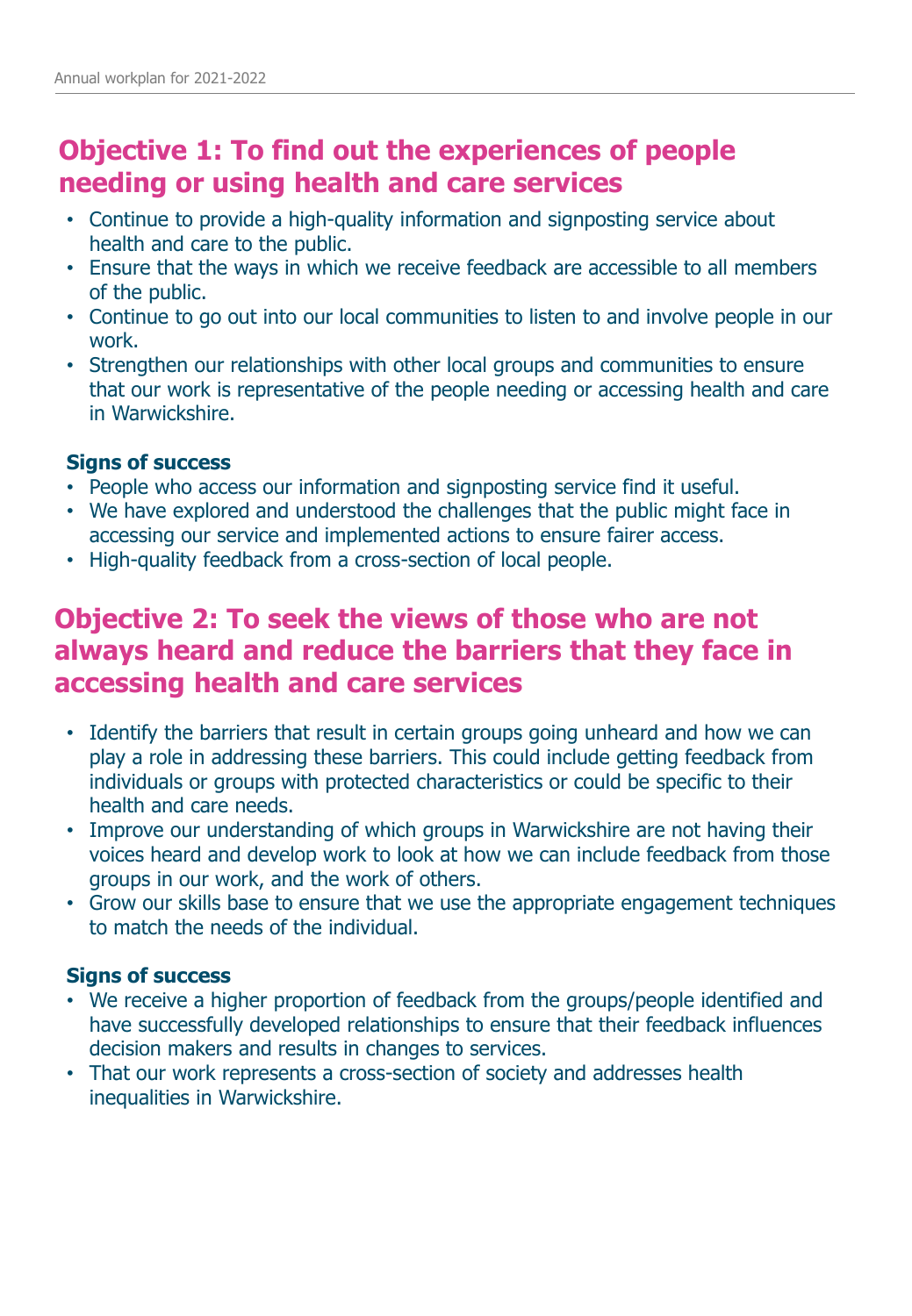## **Objective 3: To act on what we hear to improve local health and care policy and services**

- Influence local policy and practice to improve health and care, based on what we hear from the public and key stakeholders.
- Ensure that patient and public voice is represented in the new Integrated Care Systems.
- Continue to respond to the feedback we receive from the public, carrying out research/focussed projects, ensuring that changes to services have people at the heart of them.
- Work with local policymakers, commissioners, and health and care professionals to access and act on the evidence that we provide.

#### **Signs of success**

- Public and patient voice is represented in the new Integrated Care System and there are clear routes for feedback.
- More people and stakeholders are aware of our service.
- More people value our organisation both in local communities and nationally.

## **Objective 4: To ensure that the resources that we receive are used for the greatest impact**

- Ensure that we have strong and robust governance processes.
- Ensure that we review our work and ensure that we deliver the key objectives of a local Healthwatch.
- Continue to invest in our board, staff and volunteers to create an inclusive culture that promotes learning and allows others to lead on projects.
- Continue to provide an inclusive organisation that supports people who work and volunteer with us, ensuring that the wellbeing of the person is considered in their role.
- Refresh our values and continue our commitment to equality and diversity issues.
- Raise our profile in Warwickshire and nationally.

#### **Signs of success**

- We publicly demonstrate our impact and where we are making a difference.
- That all representatives of Healthwatch Warwickshire feel involved in our projects and understand that their role makes a difference.
- Public equality and diversity policy with steps on how we plan to address local issues.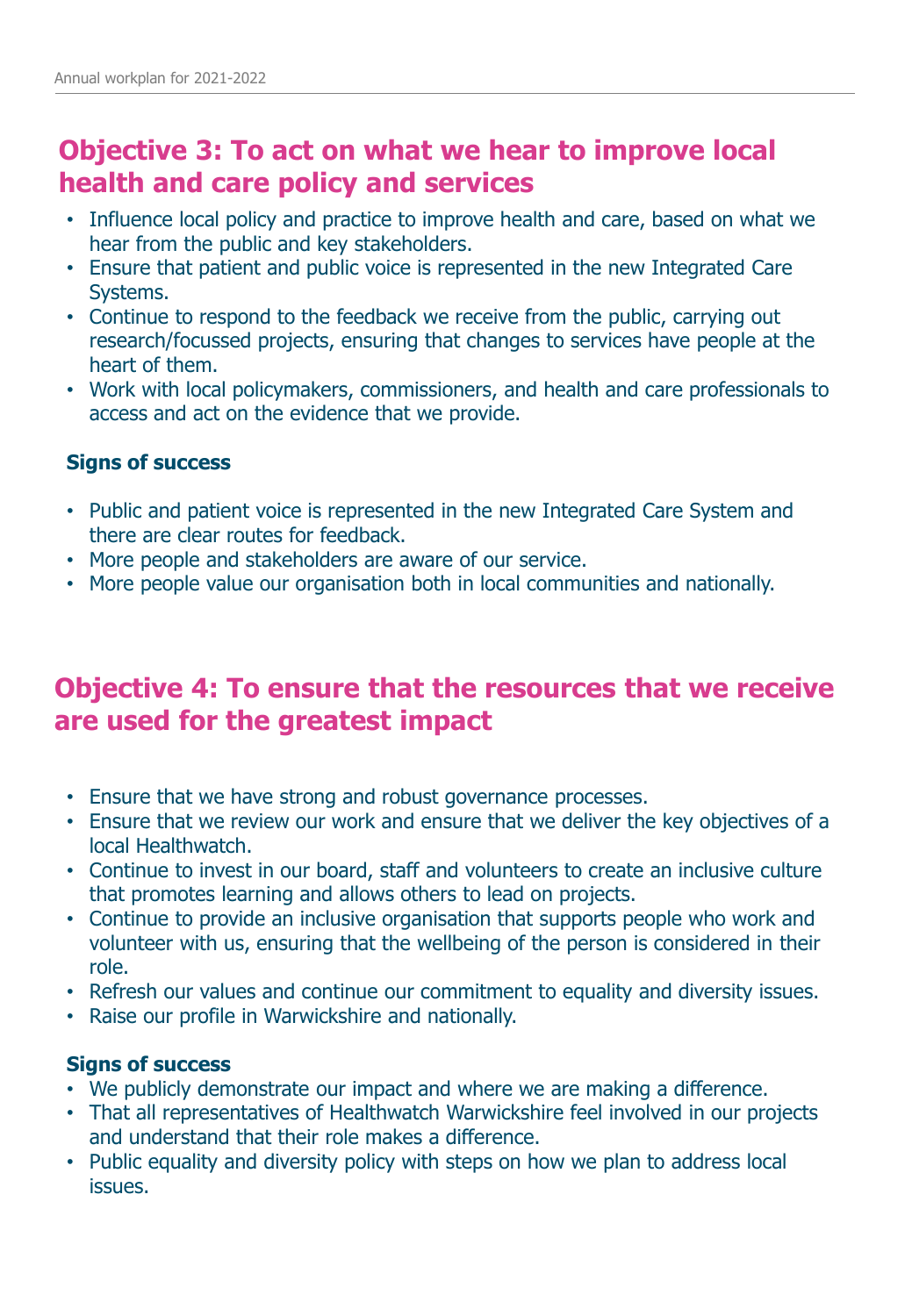## **Priority areas as identified at our strategy day**

- **GP access**  this remains one of the top reasons why the public contact Healthwatch Warwickshire. As such, this means it is very much part of our everyday work. We will continue to feedback experiences, both positive and negative, to providers and inform people of the correct ways in which to raise concerns or complaints. If we have concern about a specific practice we will raise concerns through the Care Quality Commission, and the Coventry and Warwickshire Clinical Commissioning Group. We plan to explore NHS administration as a wider theme within this work.
- **Learning Disabilities**  we will work with other organisations to identify good practice and main challenges of people with learning disabilities in getting their health and care needs met, understanding their experiences, and seeking solutions with them. This will include the promotion of health passports and looking at Accessible Information.
- **Integrated Care Systems** this work will be integral in ensuring the voice of patients and the public are at the heart of the development of the new Integrated Care System across Coventry and Warwickshire.

## **Other areas of work we plan to develop and deliver**

- **Carers** further work to be developed capturing the experiences of carers. This work will be used to influence local providers and key stakeholders in order to achieve positive changes to services.
- **Deafness and Hearing Loss** we are looking to gather feedback about how people who experience deafness and hearing loss find accessing health and care services, working together to share those experiences with commissioners and health and care providers.
- **LGBT+ communities**  we plan to work with Warwickshire Pride to understand the experiences of people within the LGBT+ community and how they access health and care.
- **Mental Health**  we plan to work with Making Space to assess the adequacy of services and understand the support available to people experiencing an eating disorder.
- **Topic work** we are looking to develop areas of work to help us start a conversation with the public and increase our awareness and feedback. These include:
	- Feedback about Accident and Emergency (A&E)
	- Feedback from people living in supported housing schemes
	- Raising our profile in pharmacies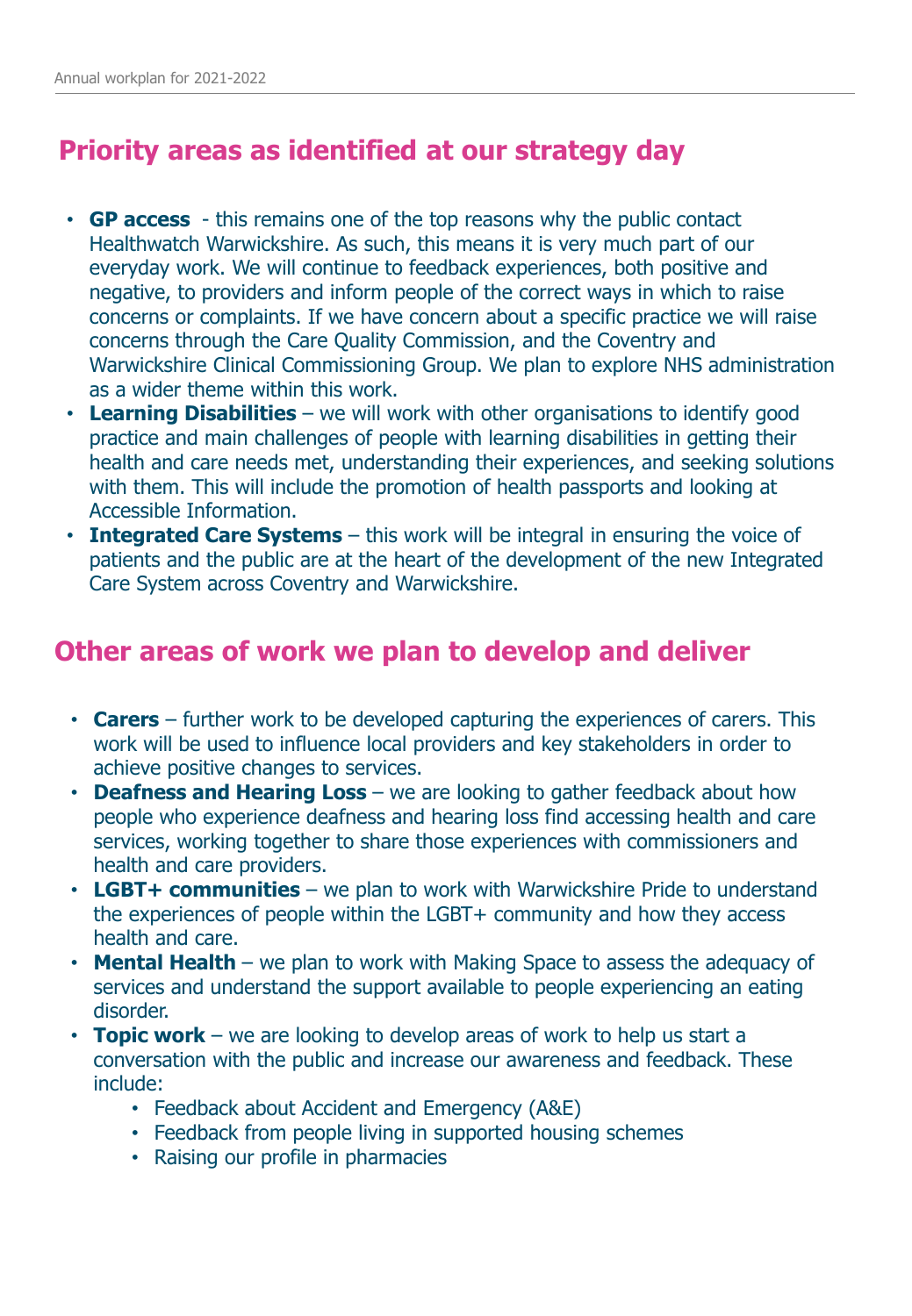## **Glossary of terms**

| Term                                      | <b>Explanation</b>                                                                                                                                                                                                                                                                                                                                                                               |
|-------------------------------------------|--------------------------------------------------------------------------------------------------------------------------------------------------------------------------------------------------------------------------------------------------------------------------------------------------------------------------------------------------------------------------------------------------|
| <b>Integrated Care System (ICS)</b>       | Are partnerships that bring together<br>providers and services in Health and<br>Care in order to meet the needs of their<br>local population. There will be 42 across<br>England. For this area our ICS will cover<br>Warwickshire and Coventry. For more<br>information:<br>https://www.kingsfund.org.uk/publicati<br>ons/integrated-care-systems-explained                                     |
| <b>Care Quality Commission (CQC)</b>      | Are the independent regulator of health<br>and social care in England. They register,<br>look at and monitor services like GPs,<br>hospitals and care homes to make sure<br>they are giving good health and care to<br>people. More information:<br>https://www.cqc.org.uk/about-us/our-<br>purpose-role/who-we-are                                                                              |
| <b>Clinical Commissioning Group (CCG)</b> | Commission most hospital and<br>community NHS services. They decide on<br>what services are needed and ensure<br>that they meet the needs of the local<br>population. They will become the<br>integrated care board, which will<br>directly pay for services and form part of<br>the ICS. More information about what<br>our local CCG:<br>https://coventrywarwickshireccg.nhs.uk<br>/about-ccg/ |